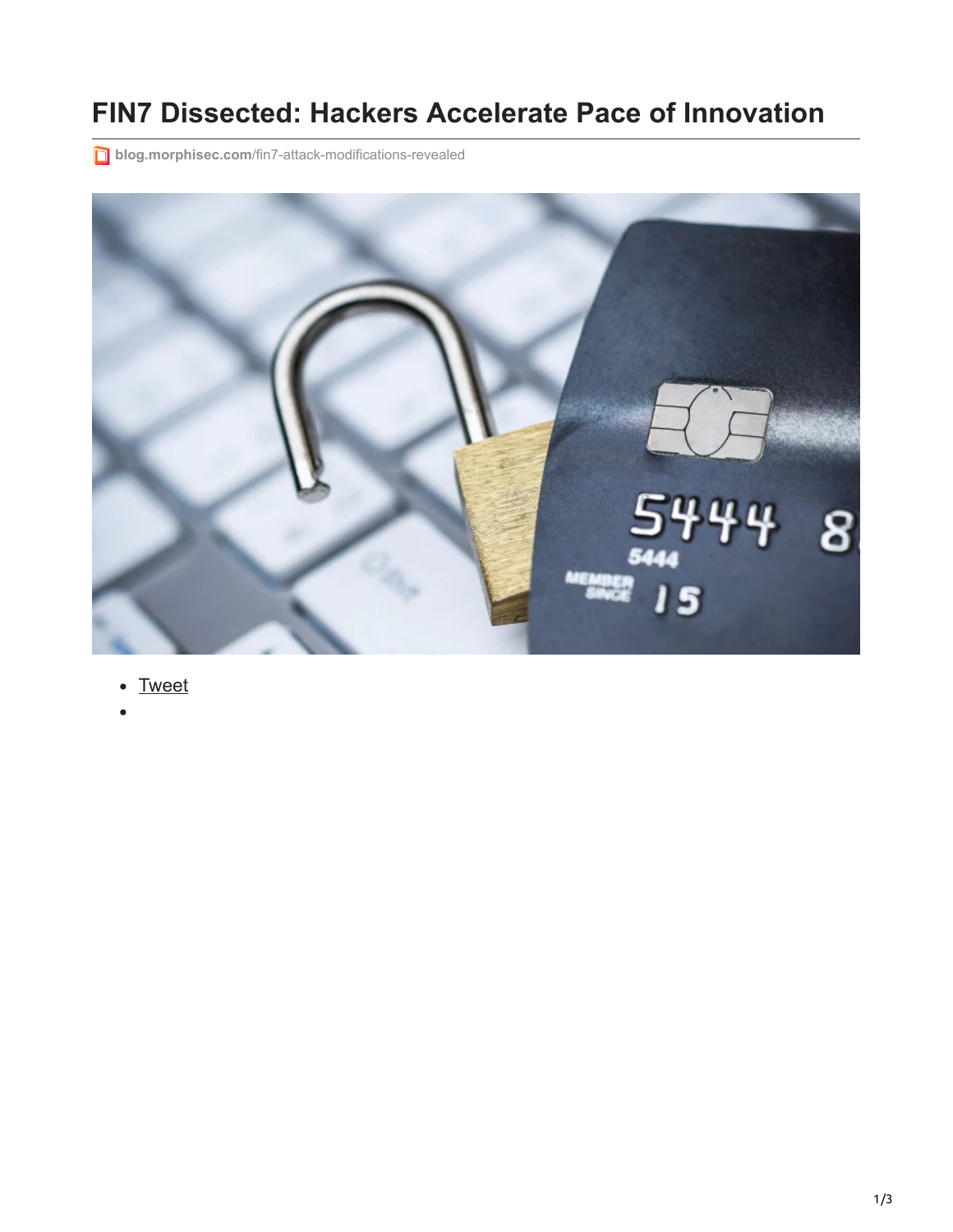

## **[PLEASE DOWNLOAD THE DETAILED ATTACK ANALYSIS IN PDF HERE](http://engage.morphisec.com/fin7-dissected-hackers-accelerate-innovation)**

Like clockwork, FIN7 again unleashed a new attack able to bypass almost every security solution. The attack, which took place between October 8 to 10, 2017, is yet another demonstration of the high-paced innovation by threat actors.

FIN7 is one of today's most organized and sophisticated cybercrime groups, primarily known for targeting US businesses to steal payment card data. They typically use clever, customized spear-phishing lures with malicious attachments. Once an organization is infected, they move laterally across the network, using various anti-forensic techniques to evade detection. The group is closely tied to the notorious Carbanak Gang, responsible for a slew of attacks against financial institutions, although so far evidence falls short of directly equating the two.

Over the past year, Morphisec has been closely monitoring FIN7 and their targets, publishing several analyses on methods used by this group. In June 2017 Morphisec identified a highly [sophisticated fileless attack targeting restaurants across the US, as discussed on](http://blog.morphisec.com/fin7-attacks-restaurant-industry) Morphisec's blog and in a [post](http://blog.talosintelligence.com/2017/09/fin7-stealer.html) co-authored with Cisco Talos. The June campaign used a new stealer DLL variant injected into malicious documents.

In this report we take a broader approach, describing in detail the rapid dynamic changes over the course of the last four months, including the recent October attack, which was first documented by researchers at [Icebrg.](http://www.zdnet.com/article/carbanak-threat-group-change-plan-of-attack/) We examine each of the component modifications in